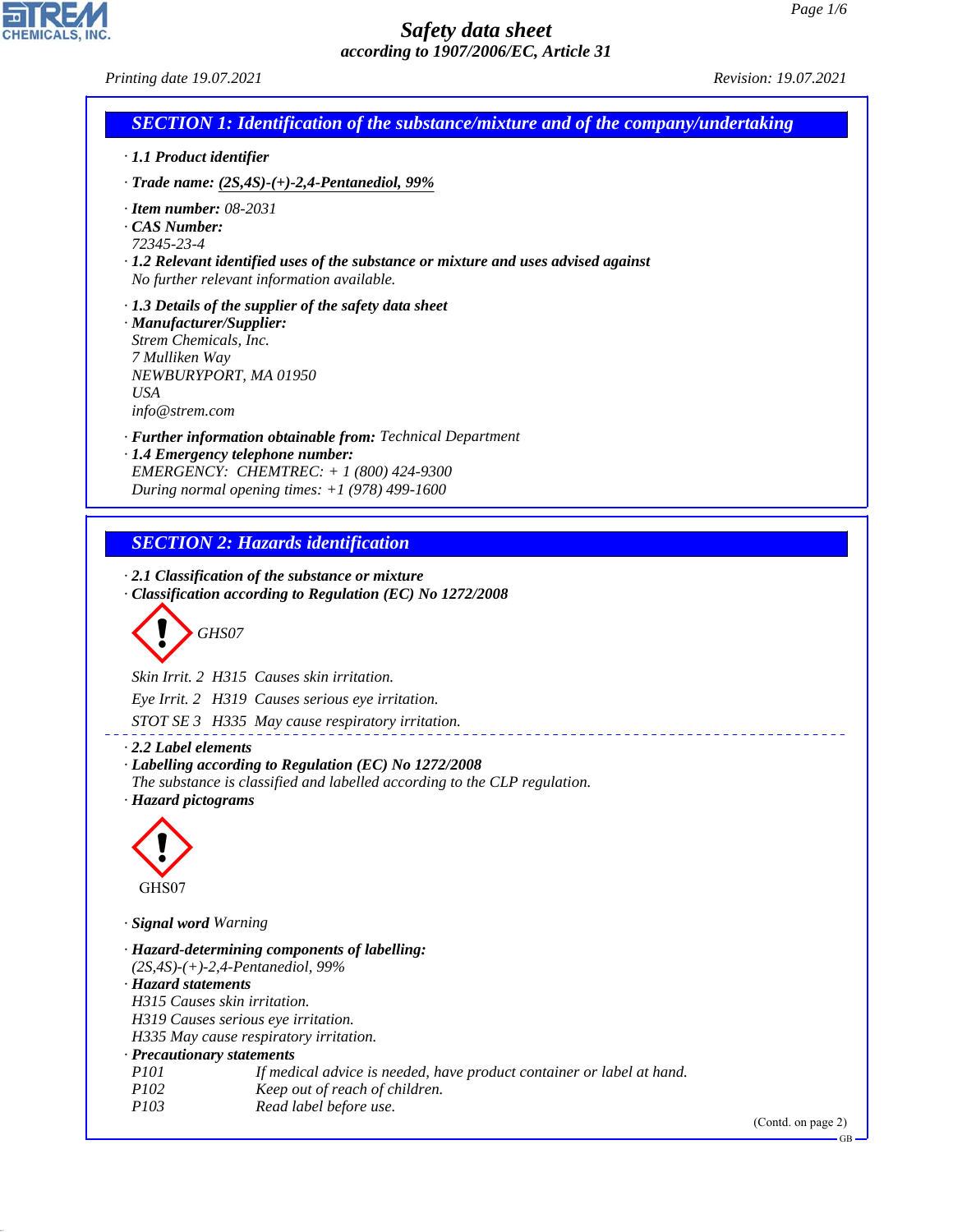*Printing date 19.07.2021 Revision: 19.07.2021*

#### *Trade name: (2S,4S)-(+)-2,4-Pentanediol, 99%*

|                           | (Contd. of page 1)                                                                                    |
|---------------------------|-------------------------------------------------------------------------------------------------------|
| P <sub>231</sub>          | Handle under inert gas.                                                                               |
| P <sub>262</sub>          | Do not get in eyes, on skin, or on clothing.                                                          |
|                           | P305+P351+P338 IF IN EYES: Rinse cautiously with water for several minutes. Remove contact lenses, if |
|                           | present and easy to do. Continue rinsing.                                                             |
| $P403 + P233$             | Store in a well-ventilated place. Keep container tightly closed.                                      |
| P422                      | Store contents under inert gas.                                                                       |
| <i>P501</i>               | Dispose of contents/container in accordance with local/regional/national/international                |
|                           | regulations.                                                                                          |
| $\cdot$ 2.3 Other hazards |                                                                                                       |

*· Results of PBT and vPvB assessment*

*· PBT: Not applicable.*

*· vPvB: Not applicable.*

#### *SECTION 3: Composition/information on ingredients*

*· 3.1 Chemical characterisation: Substances*

*· CAS No. Description*

*72345-23-4 (2S,4S)-(+)-2,4-Pentanediol, 99%*

## *SECTION 4: First aid measures*

- *· 4.1 Description of first aid measures*
- *· After inhalation: In case of unconsciousness place patient stably in side position for transportation.*
- *· After skin contact: Immediately wash with water and soap and rinse thoroughly.*

*· After eye contact:*

- *Rinse opened eye for several minutes under running water. If symptoms persist, consult a doctor.*
- *· After swallowing: If symptoms persist consult doctor.*
- *· 4.2 Most important symptoms and effects, both acute and delayed No further relevant information available.*
- *· 4.3 Indication of any immediate medical attention and special treatment needed*

*No further relevant information available.*

## *SECTION 5: Firefighting measures*

*· 5.1 Extinguishing media*

- *· Suitable extinguishing agents: Use fire extinguishing methods suitable to surrounding conditions.*
- *· 5.2 Special hazards arising from the substance or mixture No further relevant information available.*
- *· 5.3 Advice for firefighters*

44.1.1

*· Protective equipment: No special measures required.*

## *SECTION 6: Accidental release measures*

- *· 6.1 Personal precautions, protective equipment and emergency procedures Not required.*
- *· 6.2 Environmental precautions: No special measures required.*
- *· 6.3 Methods and material for containment and cleaning up: Dispose contaminated material as waste according to item 13. Ensure adequate ventilation.*
- *· 6.4 Reference to other sections See Section 7 for information on safe handling. See Section 8 for information on personal protection equipment.*

(Contd. on page 3)

GB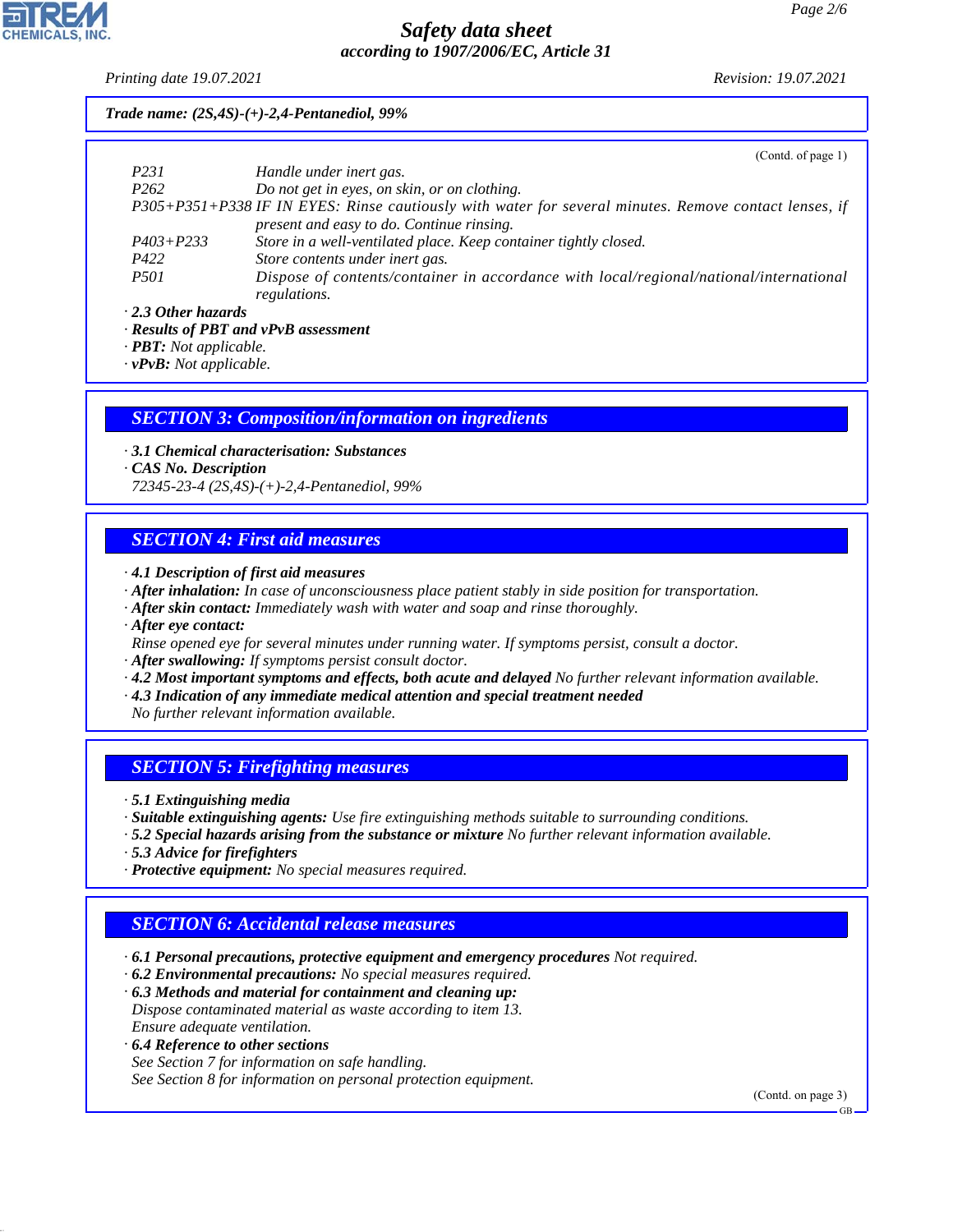*Printing date 19.07.2021 Revision: 19.07.2021*

(Contd. of page 2)

*Trade name: (2S,4S)-(+)-2,4-Pentanediol, 99%*

*See Section 13 for disposal information.*

#### *SECTION 7: Handling and storage*

- *· 7.1 Precautions for safe handling Open and handle receptacle with care.*
- *· Information about fire and explosion protection: No special measures required.*
- *· 7.2 Conditions for safe storage, including any incompatibilities*
- *· Storage:*
- *· Requirements to be met by storerooms and receptacles: No special requirements.*
- *· Information about storage in one common storage facility: Not required.*
- *· Further information about storage conditions: Keep container tightly sealed. Store in cool, dry conditions in well sealed receptacles.*
- *· 7.3 Specific end use(s) No further relevant information available.*

## *SECTION 8: Exposure controls/personal protection*

- *· Additional information about design of technical facilities: No further data; see item 7.*
- *· 8.1 Control parameters*
- *· Ingredients with limit values that require monitoring at the workplace: Not required.*
- *· Additional information: The lists valid during the making were used as basis.*
- *· 8.2 Exposure controls*
- *· Personal protective equipment:*
- *· General protective and hygienic measures:*

*Keep away from foodstuffs, beverages and feed. Immediately remove all soiled and contaminated clothing Wash hands before breaks and at the end of work. Avoid contact with the eyes and skin.*

*· Respiratory protection:*

*In case of brief exposure or low pollution use respiratory filter device. In case of intensive or longer exposure use self-contained respiratory protective device.*

*· Protection of hands:*



44.1.1

\_S*Protective gloves*

*The glove material has to be impermeable and resistant to the product/ the substance/ the preparation. Due to missing tests no recommendation to the glove material can be given for the product/ the preparation/ the chemical mixture.*

*Selection of the glove material on consideration of the penetration times, rates of diffusion and the degradation · Material of gloves*

*The selection of the suitable gloves does not only depend on the material, but also on further marks of quality and varies from manufacturer to manufacturer.*

*· Penetration time of glove material*

*The exact break through time has to be found out by the manufacturer of the protective gloves and has to be observed.*

(Contd. on page 4)

GB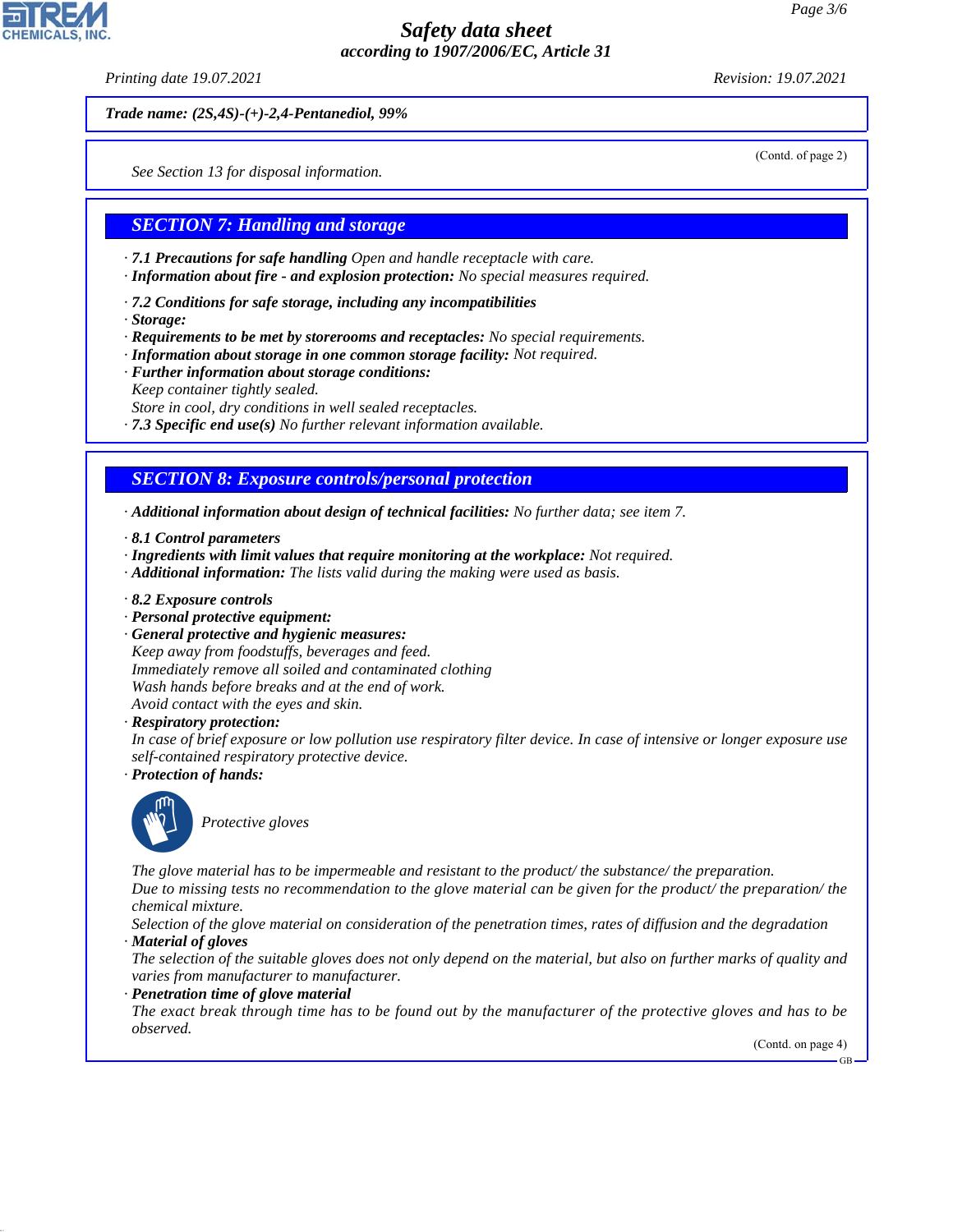(Contd. of page 3) *· Eye protection:* \_R*Tightly sealed goggles · 9.1 Information on basic physical and chemical properties · General Information · Appearance: Form: Crystalline Colour: White · Odour: Undistinguishable. · Odour threshold: Not determined. · pH-value: Not applicable. · Change in condition Melting point/freezing point: 48-50 °C Initial boiling point and boiling range: Undetermined. · Flash point: Not applicable. · Flammability (solid, gas): Not determined. · Ignition temperature: Decomposition temperature: Not determined. · Auto-ignition temperature: Not determined. · Explosive properties: Product does not present an explosion hazard. · Explosion limits: Lower: Not determined. Upper: Not determined. · Vapour pressure: 25 hPa · Density: Not determined. · Relative density Not determined. · Vapour density Not applicable. · Evaporation rate Not applicable. · Solubility in / Miscibility with water: Insoluble. · Partition coefficient: n-octanol/water: Not determined.*

*· Viscosity: Dynamic: Not applicable. Kinematic: Not applicable. · Solvent content: Organic solvents: 0.0 % VOC (EC) 0.00 % Solids content: 100.0 % · 9.2 Other information No further relevant information available.*

## *SECTION 10: Stability and reactivity*

*· 10.1 Reactivity No further relevant information available.*

GB



44.1.1

*Trade name: (2S,4S)-(+)-2,4-Pentanediol, 99%*

*Printing date 19.07.2021 Revision: 19.07.2021*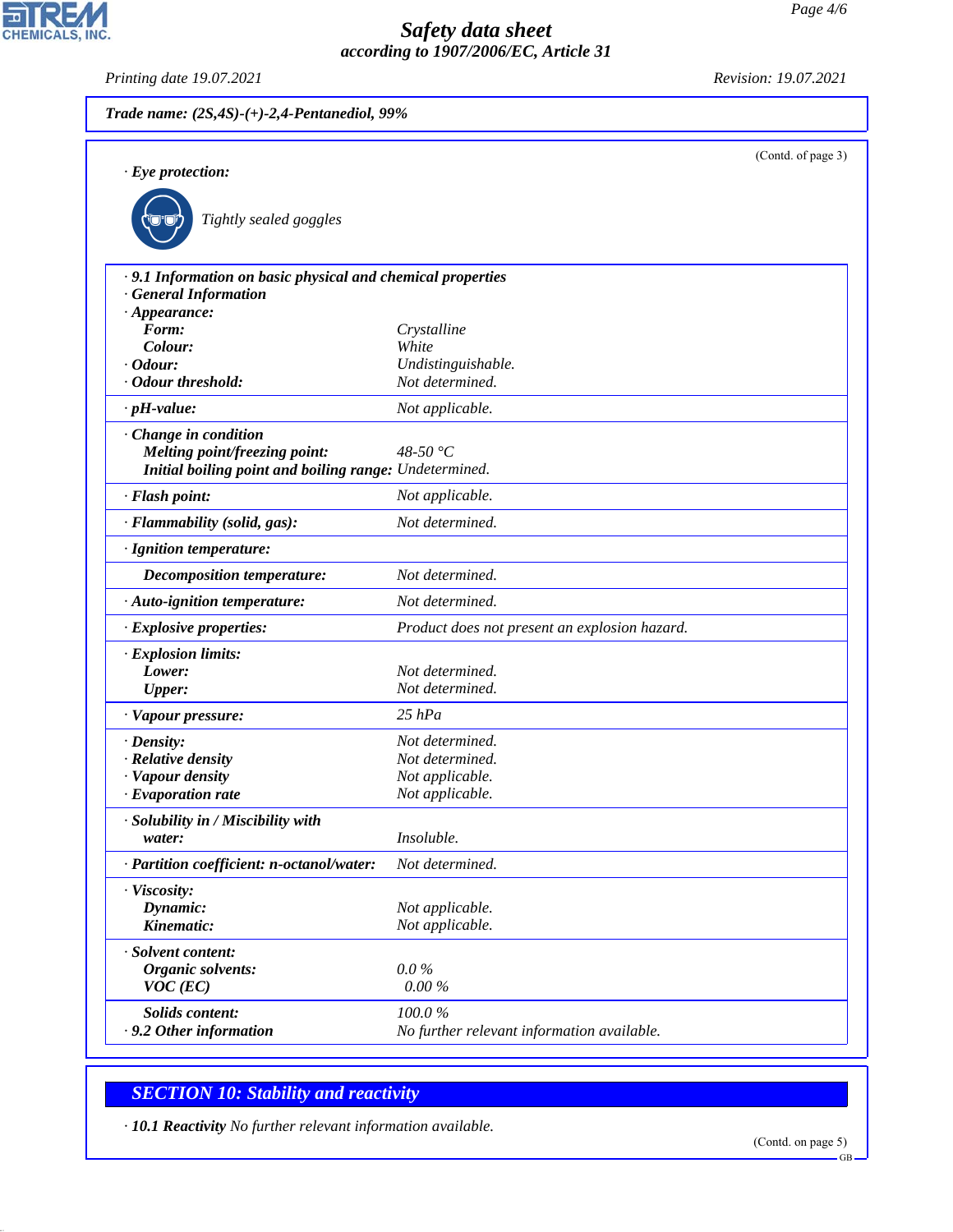*Printing date 19.07.2021 Revision: 19.07.2021*

(Contd. of page 4)

*Trade name: (2S,4S)-(+)-2,4-Pentanediol, 99%*

- *· 10.2 Chemical stability*
- *· Thermal decomposition / conditions to be avoided: No decomposition if used according to specifications.*
- *· 10.3 Possibility of hazardous reactions No dangerous reactions known.*
- *· 10.4 Conditions to avoid No further relevant information available.*
- *· 10.5 Incompatible materials: No further relevant information available.*
- *· 10.6 Hazardous decomposition products: No dangerous decomposition products known.*

## *SECTION 11: Toxicological information*

- *· 11.1 Information on toxicological effects*
- *· Acute toxicity Based on available data, the classification criteria are not met.*
- *· Primary irritant effect:*
- *· Skin corrosion/irritation*
- *Causes skin irritation.*
- *· Serious eye damage/irritation*
- *Causes serious eye irritation.*
- *· Respiratory or skin sensitisation Based on available data, the classification criteria are not met.*
- *· CMR effects (carcinogenity, mutagenicity and toxicity for reproduction)*
- *· Germ cell mutagenicity Based on available data, the classification criteria are not met.*
- *· Carcinogenicity Based on available data, the classification criteria are not met.*
- *· Reproductive toxicity Based on available data, the classification criteria are not met.*
- *· STOT-single exposure*
- *May cause respiratory irritation.*
- *· STOT-repeated exposure Based on available data, the classification criteria are not met.*
- *· Aspiration hazard Based on available data, the classification criteria are not met.*

## *SECTION 12: Ecological information*

- *· 12.1 Toxicity*
- *· Aquatic toxicity: No further relevant information available.*
- *· 12.2 Persistence and degradability No further relevant information available.*
- *· 12.3 Bioaccumulative potential No further relevant information available.*
- *· 12.4 Mobility in soil No further relevant information available.*
- *· Additional ecological information:*
- *· General notes: Not known to be hazardous to water.*
- *· 12.5 Results of PBT and vPvB assessment*
- *· PBT: Not applicable.*
- *· vPvB: Not applicable.*
- *· 12.6 Other adverse effects No further relevant information available.*

## *SECTION 13: Disposal considerations*

- *· 13.1 Waste treatment methods*
- *· Recommendation*

44.1.1

*Must not be disposed together with household garbage. Do not allow product to reach sewage system.*

- *· Uncleaned packaging:*
- *· Recommendation: Disposal must be made according to official regulations.*

(Contd. on page 6)

GB